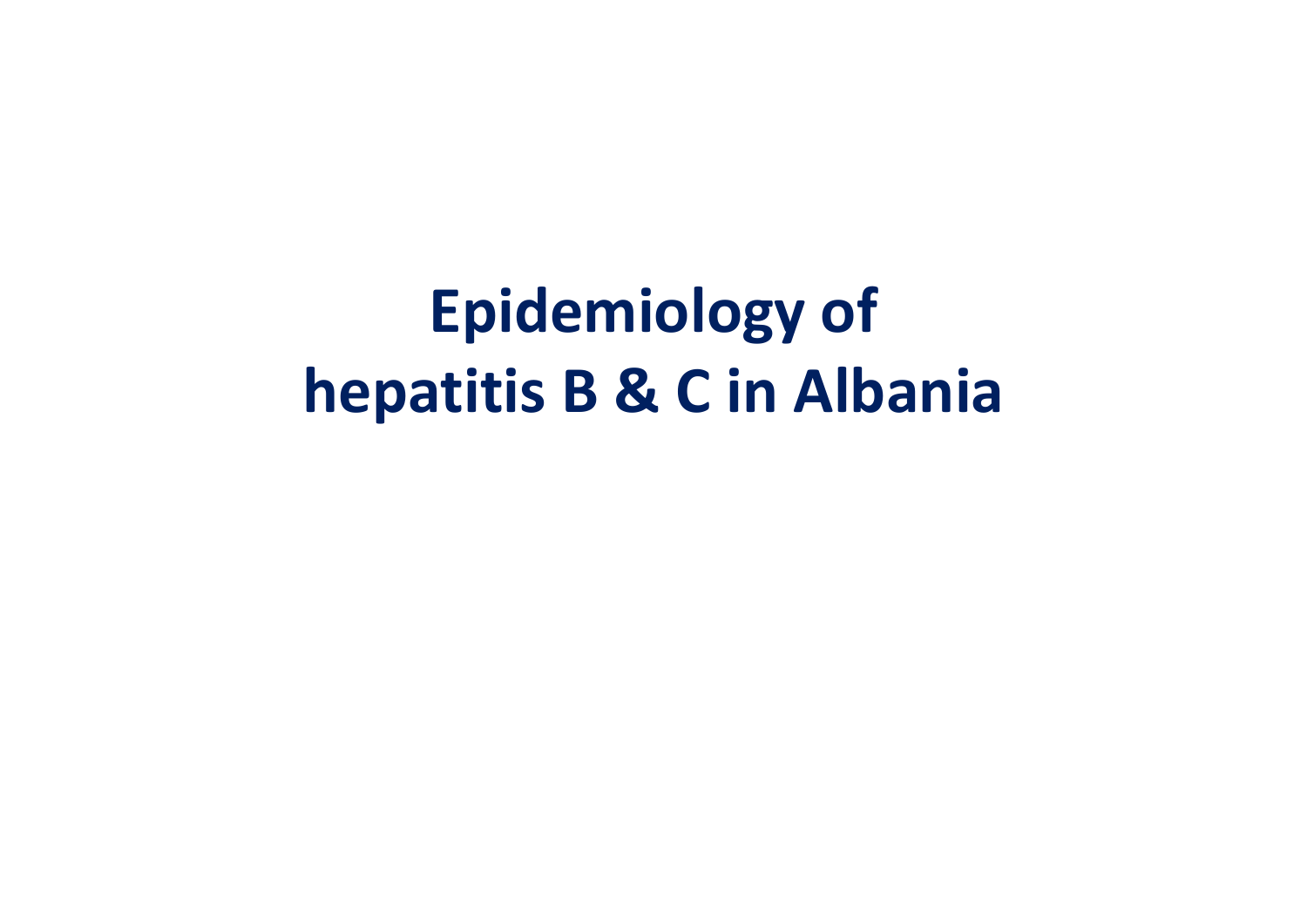### **Surveillance system of Viral Hepatitis B & C in Albania**

#### **Based on:**

#### 1) **Disease specific surveillance** , comprising:

Major Disease‐Based surveillance System (SMBS‐14 SH)

‐ monthly mandatory reported aggregated data.

Since 2010 starting the reporting for four types of viral hepatitis .

In 2013 it was established <sup>a</sup> new case report form for HBV and HCV, which includes the risk exposure for these two diseases (individual data)

#### **2) Syndromic surveillance System‐ALERT‐**

weekly mandatory reporting system of infectious syndrome "jaundice"

#### **3) Surveys,** comprising:

Bio‐BSS‐biologic behaviour surveillance study (2005,2008.2011)

Biological surveillance of infectious agents among receiving multiple transfusions(2006‐2011)

Sero‐prevalence studies in general population and in risk groups.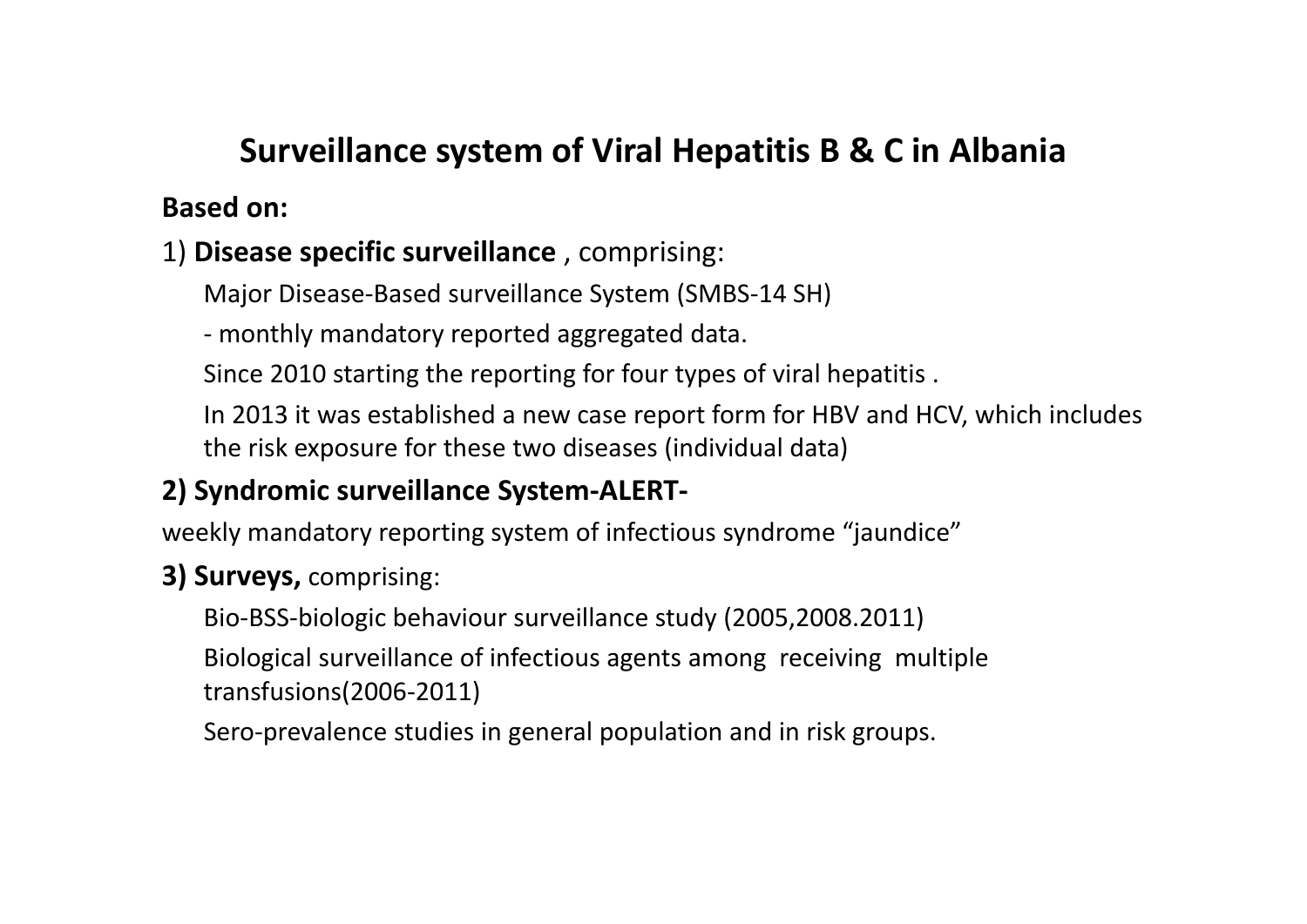## Incidence of HBV ,2010‐2015 (no. of cases/100 000 population)



- •The incidence of HBV is increased during the years.
- •Strengthening of the surveillance system ( a new case report form established.)
- •2010-2012- data from MSBD (hospitals)
- •2013-2015- data from case individual report form ( hospitals, private and public labs)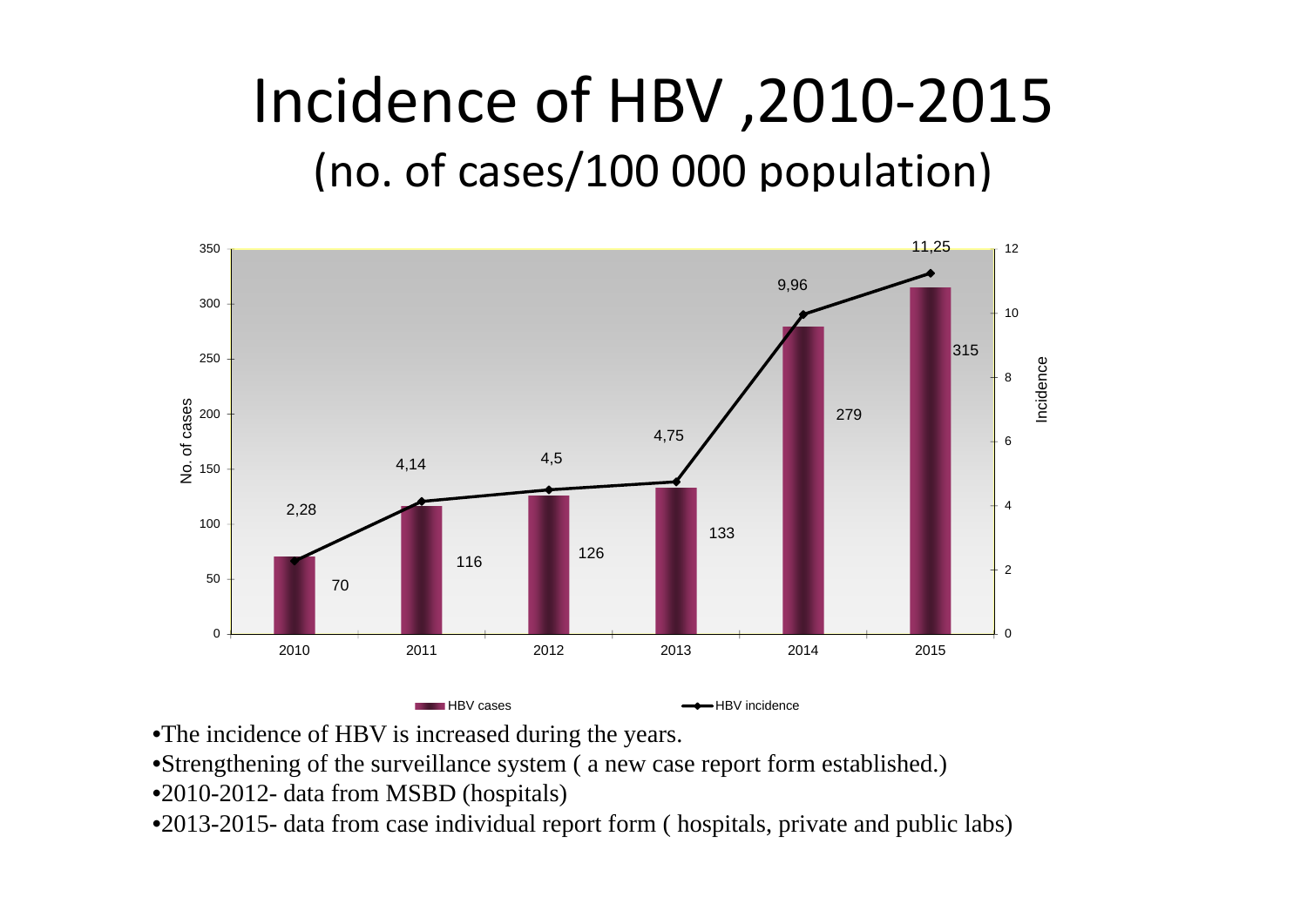## Incidence of HCV,2010‐2015

#### (no. of cases/100 000 population)



- •Increase of incidence during 2010-2015.
- $\bullet$ 2010-2012- data from MSBD (hospitals)
- $\bullet$ 2013-2015- data from case individual report form ( hospitals, private and public labs)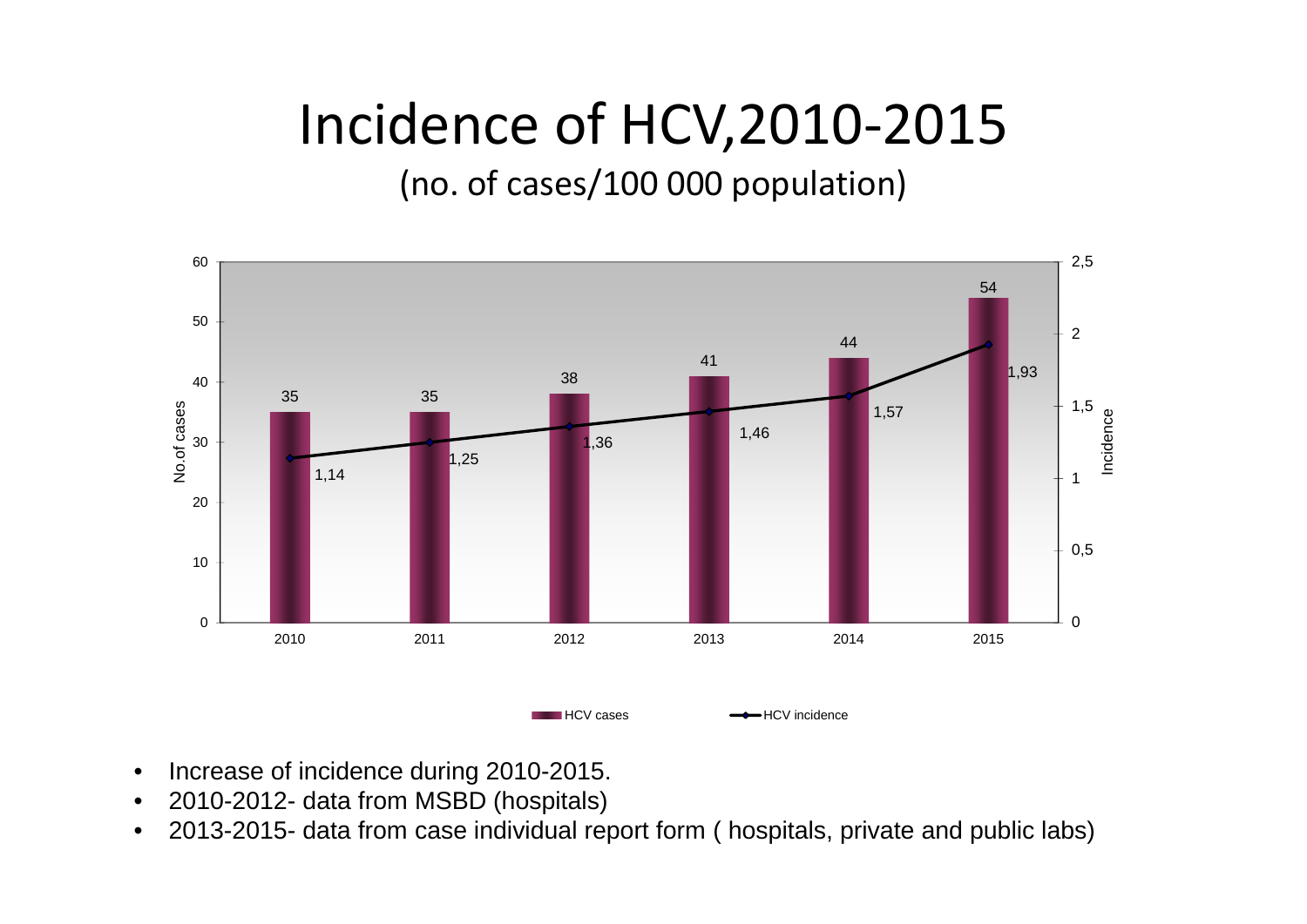## Incidence of HBV by age group (no of cases/10000) 2013‐2015



25-44 years old –higher incidence in three years No cases in pediatric age group in 2014,2015 Only one case in age group of 5-14 years in 2013, very low incidence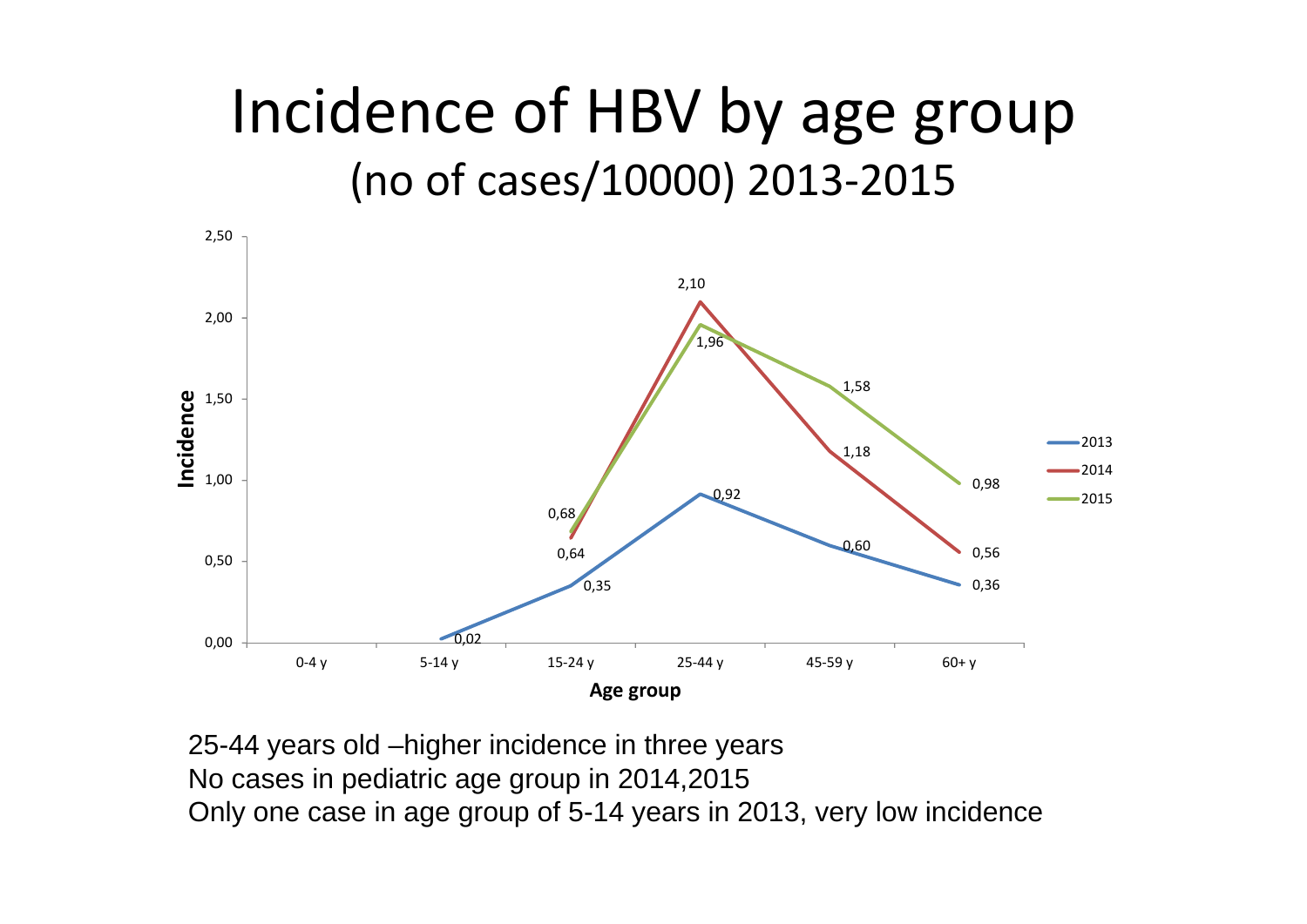### Incidence of HCV by age group (no of cases/10000) 2013‐2015



- $\bullet$  2013-small difference between the incidence of the age group 25-44 and 45-59 years
- $\bullet$ 2014,2015- higher incidence in 45-59 years old
- $\bullet$ 2013,2015- low incidence in pediatric age group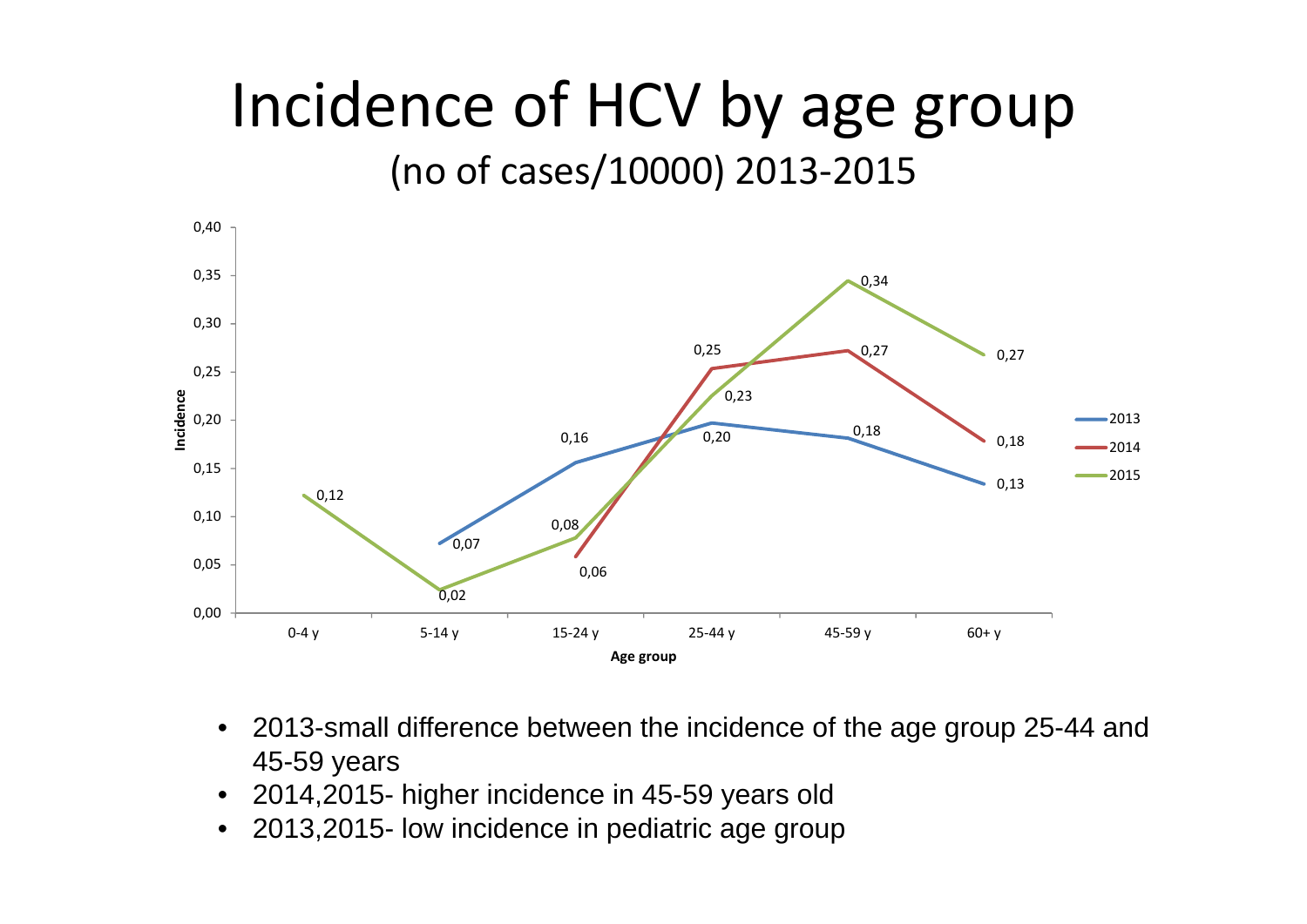### Distribution of cases by gender(%) 2013‐2015



• Male have the higher positivity for HBV and HCV than female in 2013-2015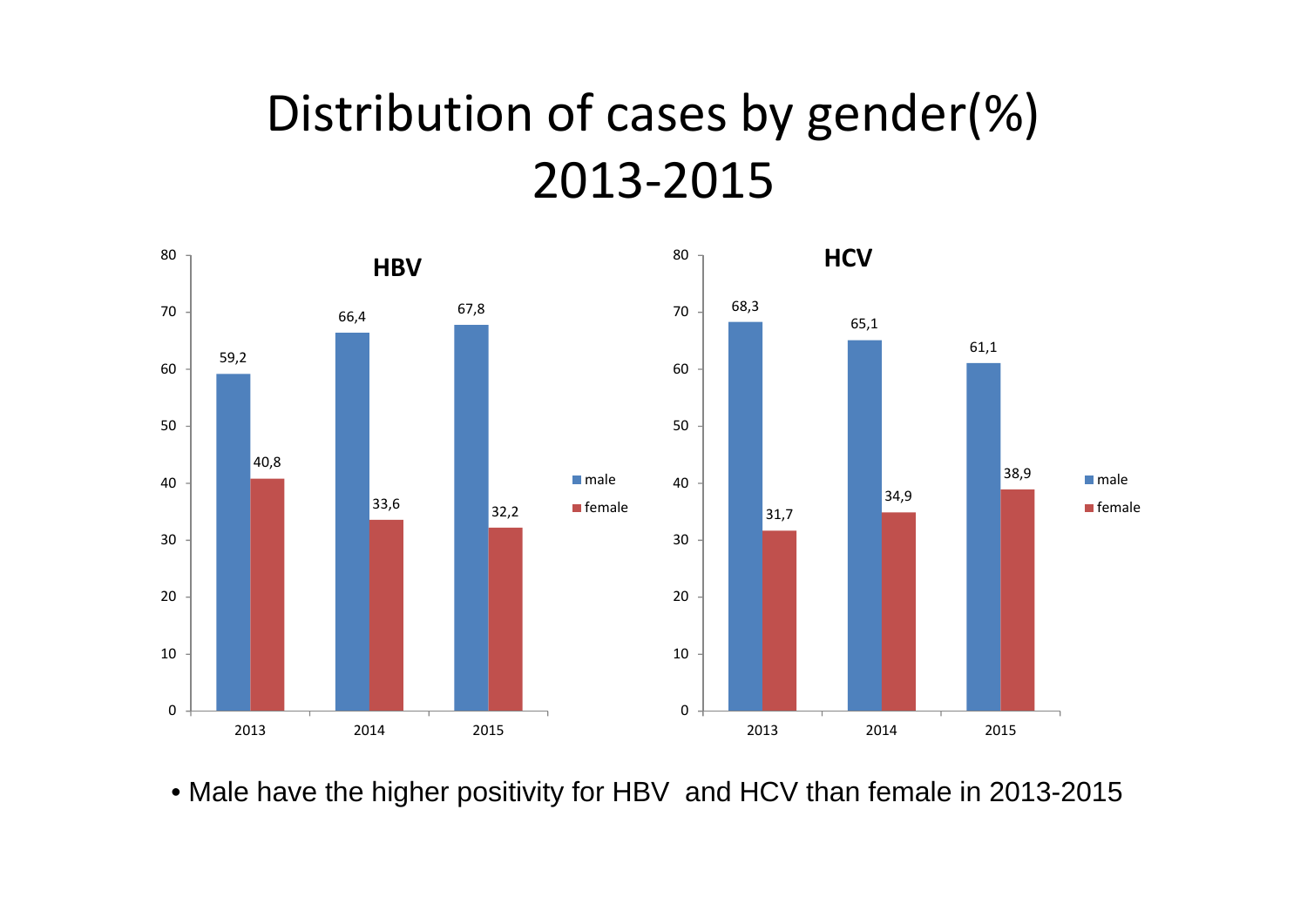### Distribution of HBV and HCV in Albania, 2013‐2015

Distribution of Viral Hepatitis B, 2013-2015 in Albania

Distribution of Viral Hepatitis C,2013-2015 in Albania





HBV 2016

Less than 1  $1 - 21$  $22 - 50$  $51 - 113$  $114 - 148$ 149, and More



Less than 1<br>1 - 14

 $15 - 32$ 

33, and More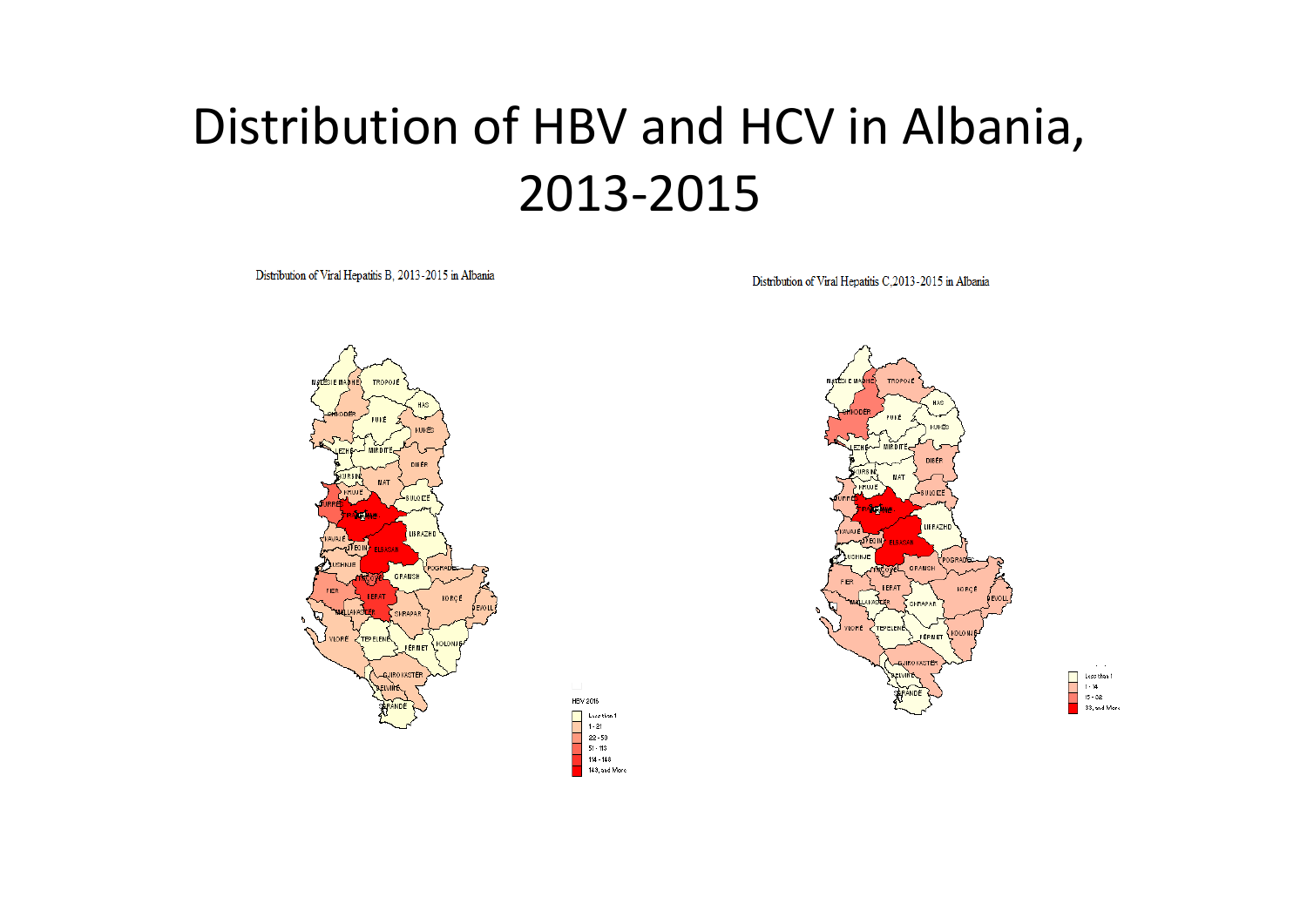# Viral hepatitis B reports by risk exposure/behavior (%),2013‐2015

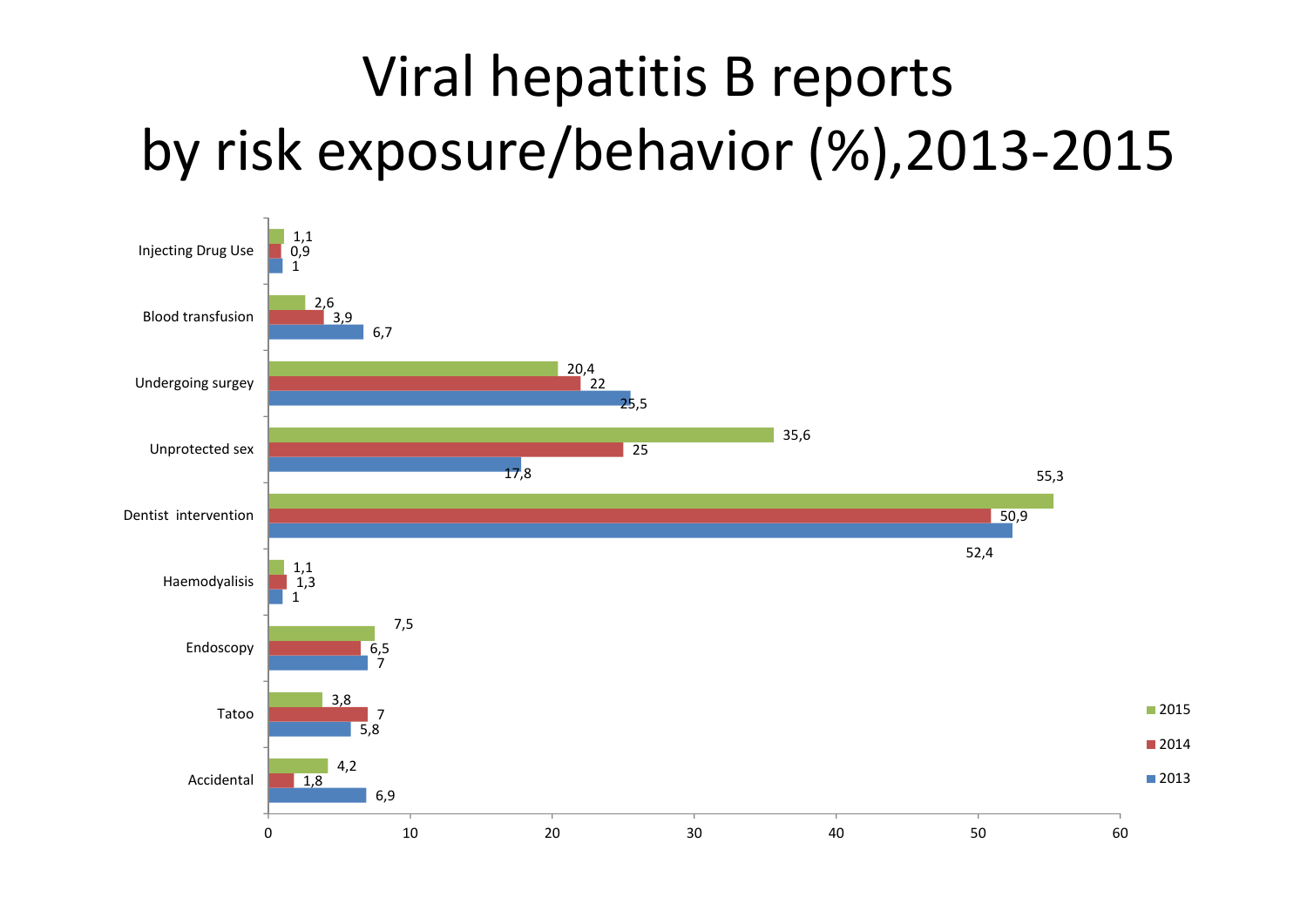# Viral hepatitis C reports by risk exposure/behavior (%),2013‐2015

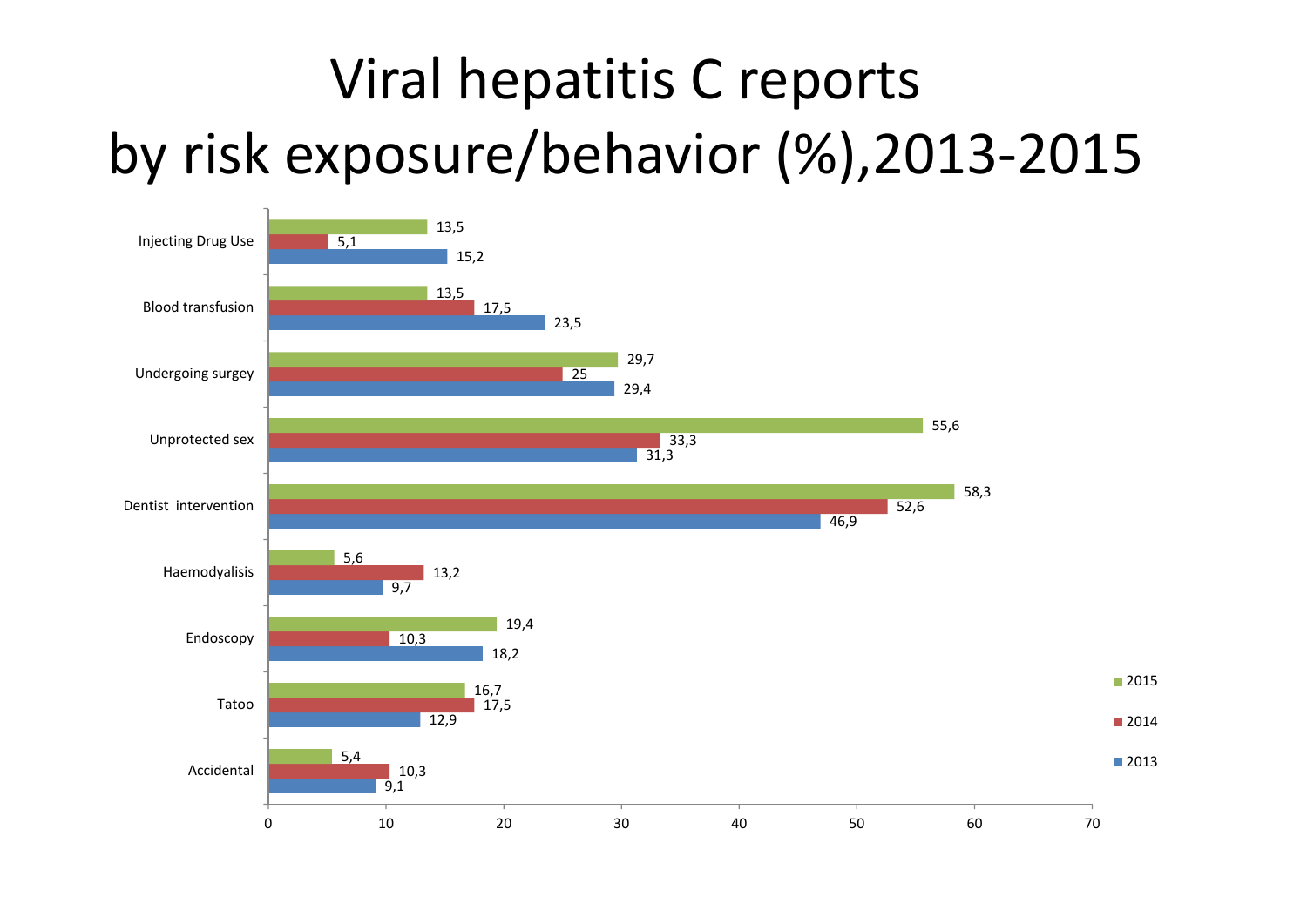## Laboratory and laboratory methods 2013‐2015



59.5% of cases are tested in public labs vs 40.5% in private labs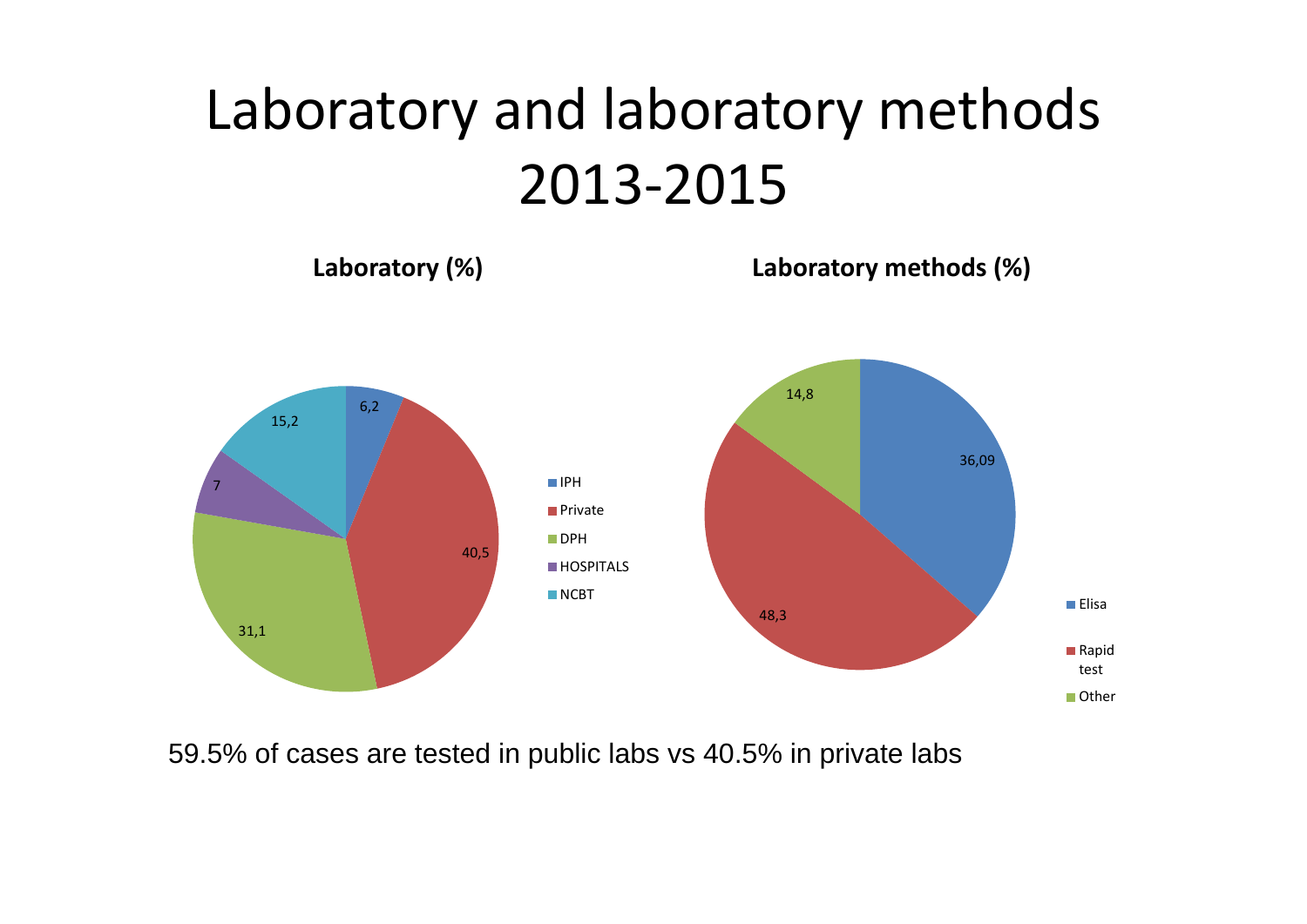### **Hepatitis B & C prevalence data – Low risk populations**

|           | Low risk             | <b>HBsAg</b>   |         | <b>Anti-HBc</b> |       | <b>HCV</b>     |       |
|-----------|----------------------|----------------|---------|-----------------|-------|----------------|-------|
| Year      | population           | %, sample size |         | %, sample size  |       | %, sample size |       |
| 2008-2010 | <b>General pop</b>   | 7.2            | (721)   | 57.6            | (727) | 1.3            | (721) |
| 2002-2005 | <b>General adult</b> | 9.4            | (602)   | 62.6            | (602) |                |       |
| 2009-2011 | pop                  | 8.4            | (448)   | 43              | (212) | 0.9            | (416) |
| 2010-2015 |                      | 7.11           | (885)   | 42.36           | (550) | 0.9            | (878) |
| 2004-2006 | <b>General pop</b>   | 9.5            | (3880)  |                 |       |                |       |
| 2004      | <b>Pregnant</b>      | 6.4            | (500)   | 53.8            | (500) | 1.2            | (499) |
| 2010-2015 | women                | 6.51           | (307)   | 43.75           | (80)  | 1.38           | (288) |
| 2009      | Blood don.           | 7.9            | (14352) | 59.1            | (225) |                |       |
| 1998      | recruits             | 13.27          | (369)   |                 |       | 1.6            | (366) |
| 2000      |                      | 15.21          | (368)   | 55.95           | (361) |                |       |
| 2000      | Ped.ages (6-<br>14)  | 3.9            | (584)   | 22.0            | (584) | 0.22           | (441) |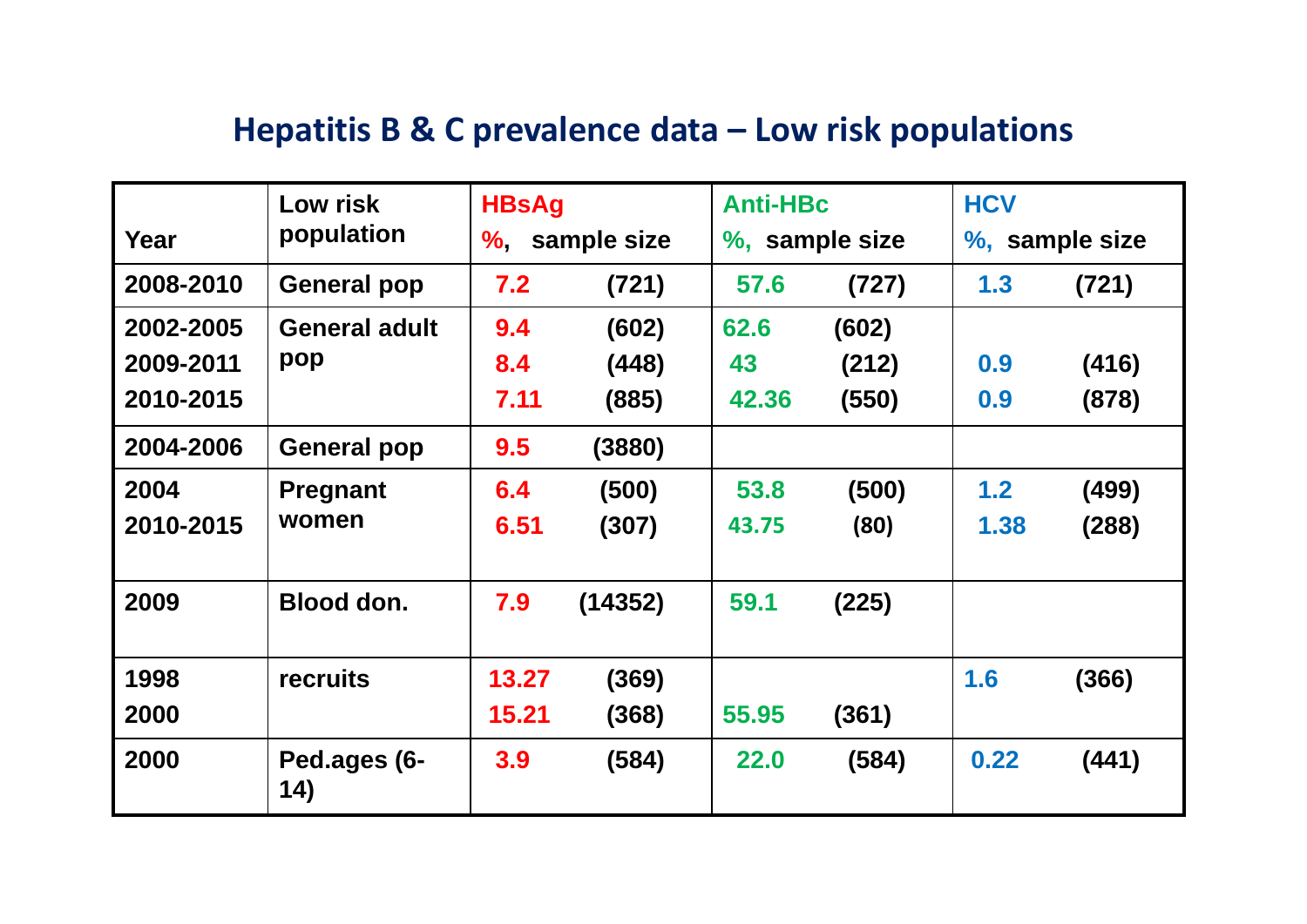### **Hepatitis B & C prevalence data –High risk populations**

| Year      | High risk<br>population         | <b>HBsAg</b><br>sample size<br>$\frac{1}{2}$ |       | <b>Anti-HBc</b><br>sample size<br>$\%$ |       | <b>HCV</b><br>$\frac{1}{2}$<br>sample |       |
|-----------|---------------------------------|----------------------------------------------|-------|----------------------------------------|-------|---------------------------------------|-------|
|           |                                 |                                              |       |                                        |       | size                                  |       |
| 2007      | <b>Prisoners</b>                | 15.9                                         | (201) | 64                                     | (187) | 2.9                                   | (201) |
| 2004      | <b>Hospital</b><br><b>staff</b> | 8.1                                          | (480) | 71                                     | (480) | 0.6                                   | (480) |
| 2002-2003 | <b>Students of</b><br>medicine  | 8.35                                         | (668) | 46.8                                   | (670) |                                       |       |
| 2005      | Roma pop                        | 13.5                                         | (600) |                                        |       |                                       |       |
| 2015      |                                 | 9.8                                          | (273) |                                        |       | 0.7                                   | (273) |
| 2006-07   | <b>IDU</b>                      | 22.8                                         | (166) |                                        |       | 29.4                                  | (163) |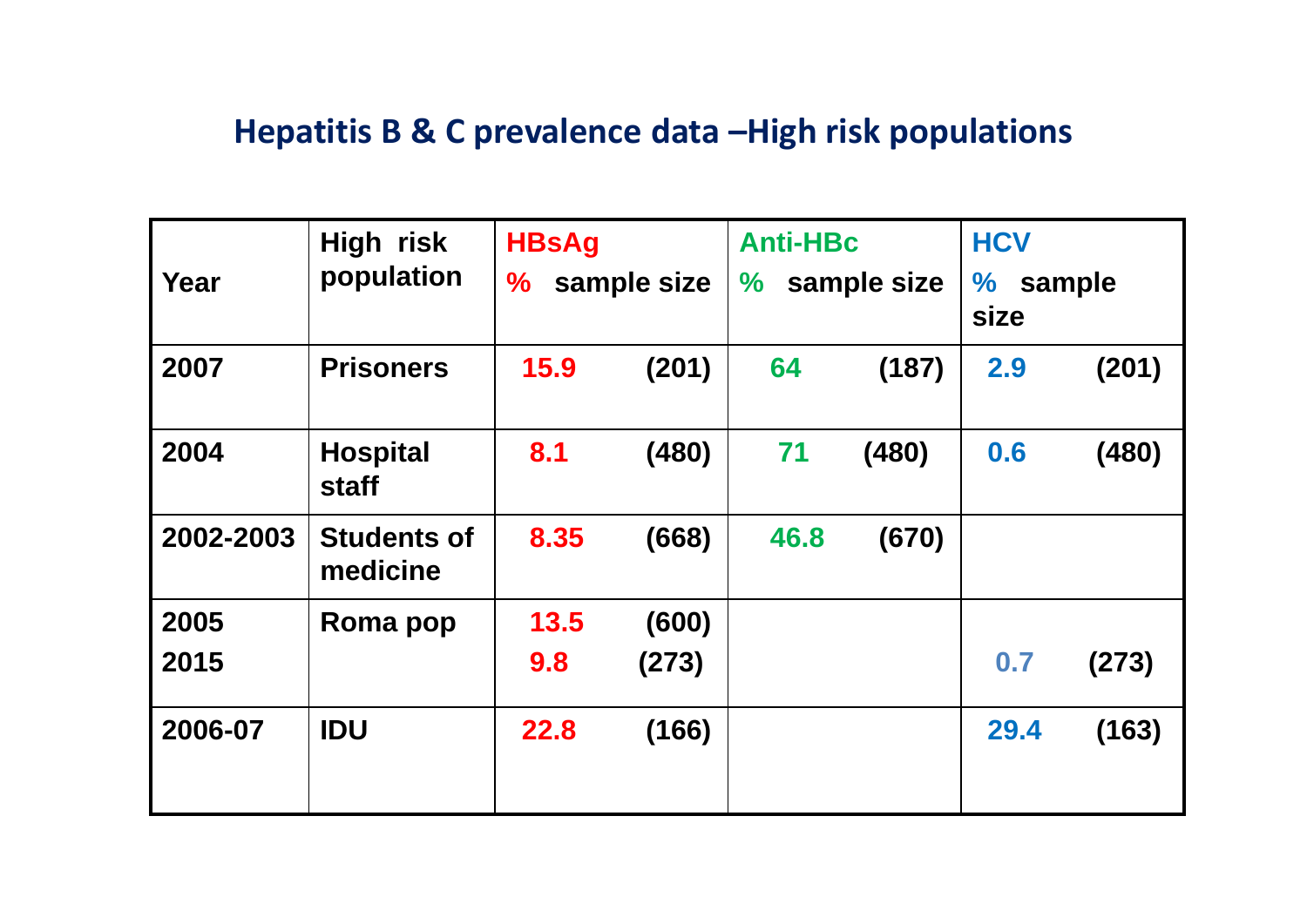### **Hepatitis B & C prevalence data –High risk populations**

| Year      | <b>High risk</b><br>population                          | <b>HBsAg</b><br>% sample<br>size |       | <b>Anti-HBc</b><br>% sample<br>size |       | <b>HCV</b><br>sample<br>$\%$<br>size |       |
|-----------|---------------------------------------------------------|----------------------------------|-------|-------------------------------------|-------|--------------------------------------|-------|
| 2008      | <b>MSM</b>                                              | 15.2                             | (200) |                                     |       | 3.5                                  | (200) |
|           | <b>Co-inf</b>                                           |                                  |       |                                     |       |                                      |       |
| 2010-2015 | <b>HIV pozitive</b>                                     | 13.30                            | (278) | 69.7                                | (149) | 4.2                                  | (280) |
| 2005      | politransfused                                          | 3.7                              | (135) |                                     |       | 28.9                                 | (135) |
| 2010-2011 |                                                         | 2.0                              | (195) |                                     |       | 24.1                                 | (195) |
| 2008      | <b>Hemodialysis</b>                                     | 12.3                             | (105) |                                     |       | 31.4                                 | (105) |
| 2010-2011 |                                                         | 11.3                             | (222) |                                     |       | 35.6                                 | (222) |
| 2010-2015 | <b>Victims traficing,</b><br>domestic<br>violence, etc. | 2.7                              | (222) |                                     |       |                                      |       |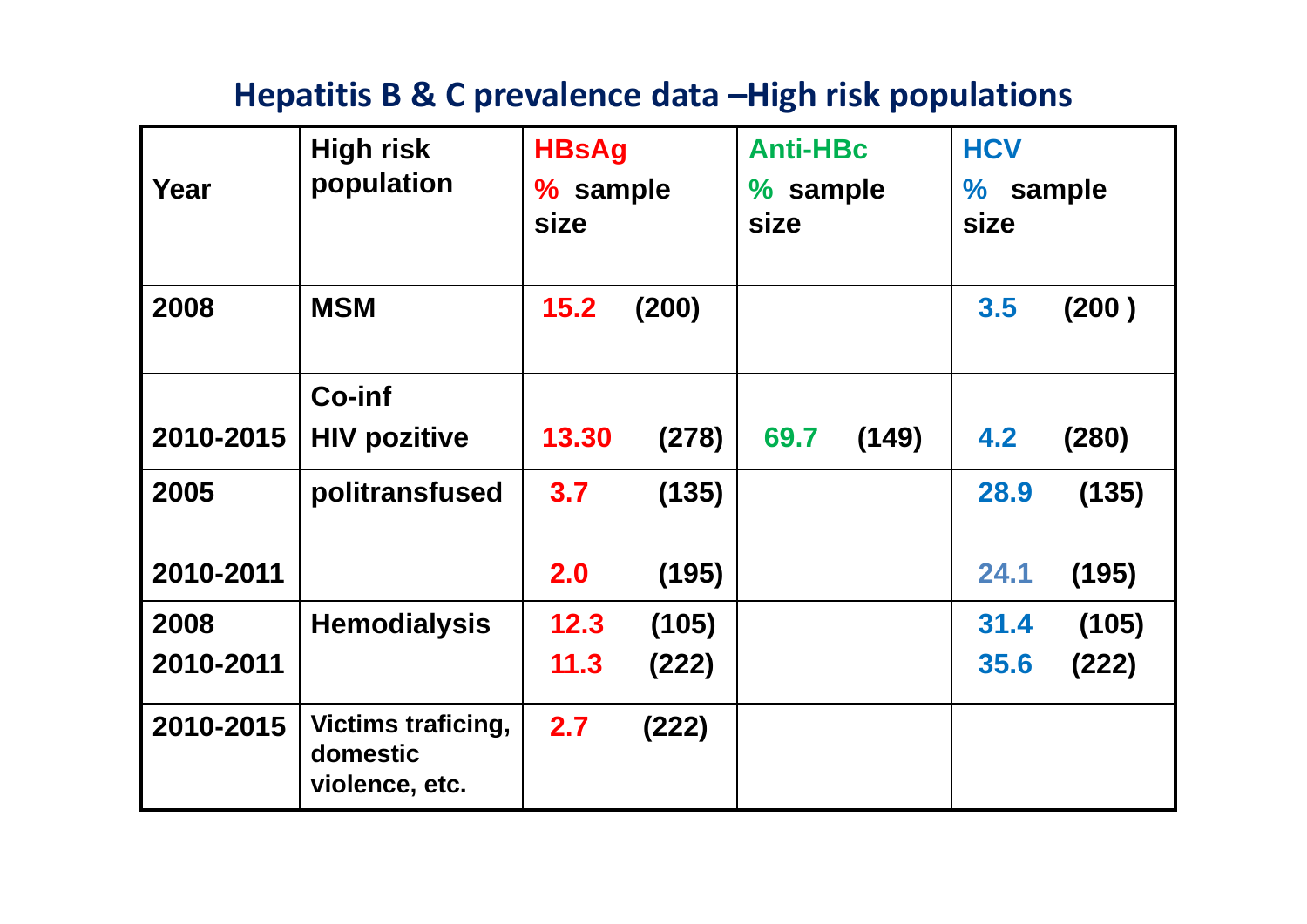### Genotypes of HCV in Albania

| Year      | <b>Sample</b> | <b>Genotype 1</b> | <b>Genotype 2</b> | <b>Genotype 3</b> | Genotype 4   |
|-----------|---------------|-------------------|-------------------|-------------------|--------------|
|           | size          | (1a, 1b, 1a/b)    | (2a, 2a/c, 2c)    | (3a, 3b)          | (4a, 4c, 4e) |
| 2010-2014 | 350           | 62.8%             | 18.3%             | 14.9%             | 4%           |

More frequent is genotype 1, subtype 1b

Genotype 1 is predominant in politransfused and hemodialysis individuals. Genotype 3 is predominant in IDU .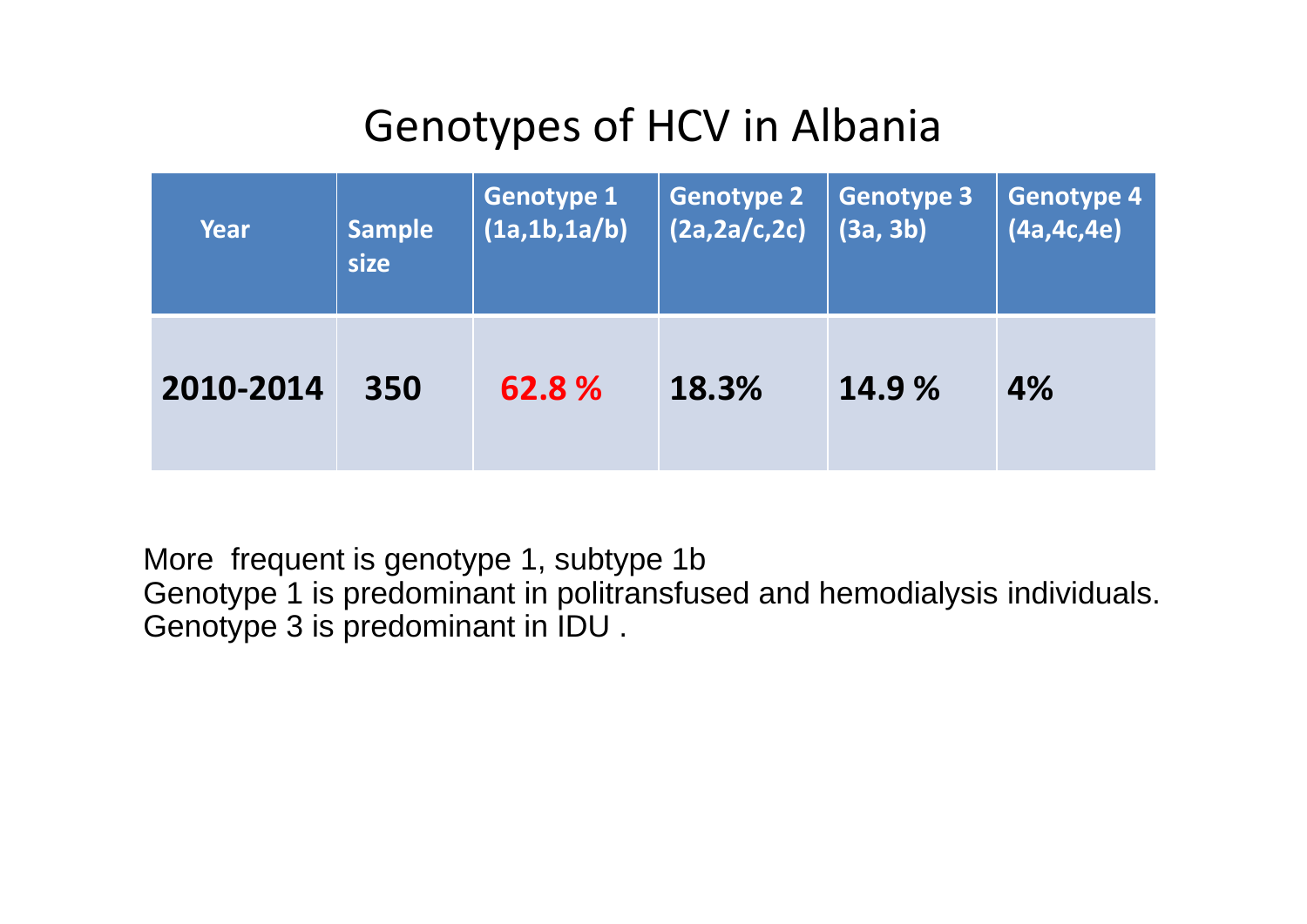### Hepatitis D prevalence data

| year           | population            | <b>Sample size</b> | % anti-HDV        |
|----------------|-----------------------|--------------------|-------------------|
| 1998 & 2000    | recruits              | 49 & 44            | 0 & 2.27          |
| 2004           | <b>Cronic hep. B</b>  | 211                | $12 \ \mathsf{ }$ |
| 2004 & 2010-15 | <b>Pregnant women</b> | 19                 | $\boldsymbol{0}$  |
| 2015           | Roma pop              | 25                 | 8                 |
| 2015-2016      | <b>Co inf HIV Poz</b> | 16                 | 6.25              |
| 2008-2010      | <b>General pop</b>    | 43                 | $\boldsymbol{0}$  |
| 2010-2015      | <b>Adult pop</b>      | 62                 | $\boldsymbol{0}$  |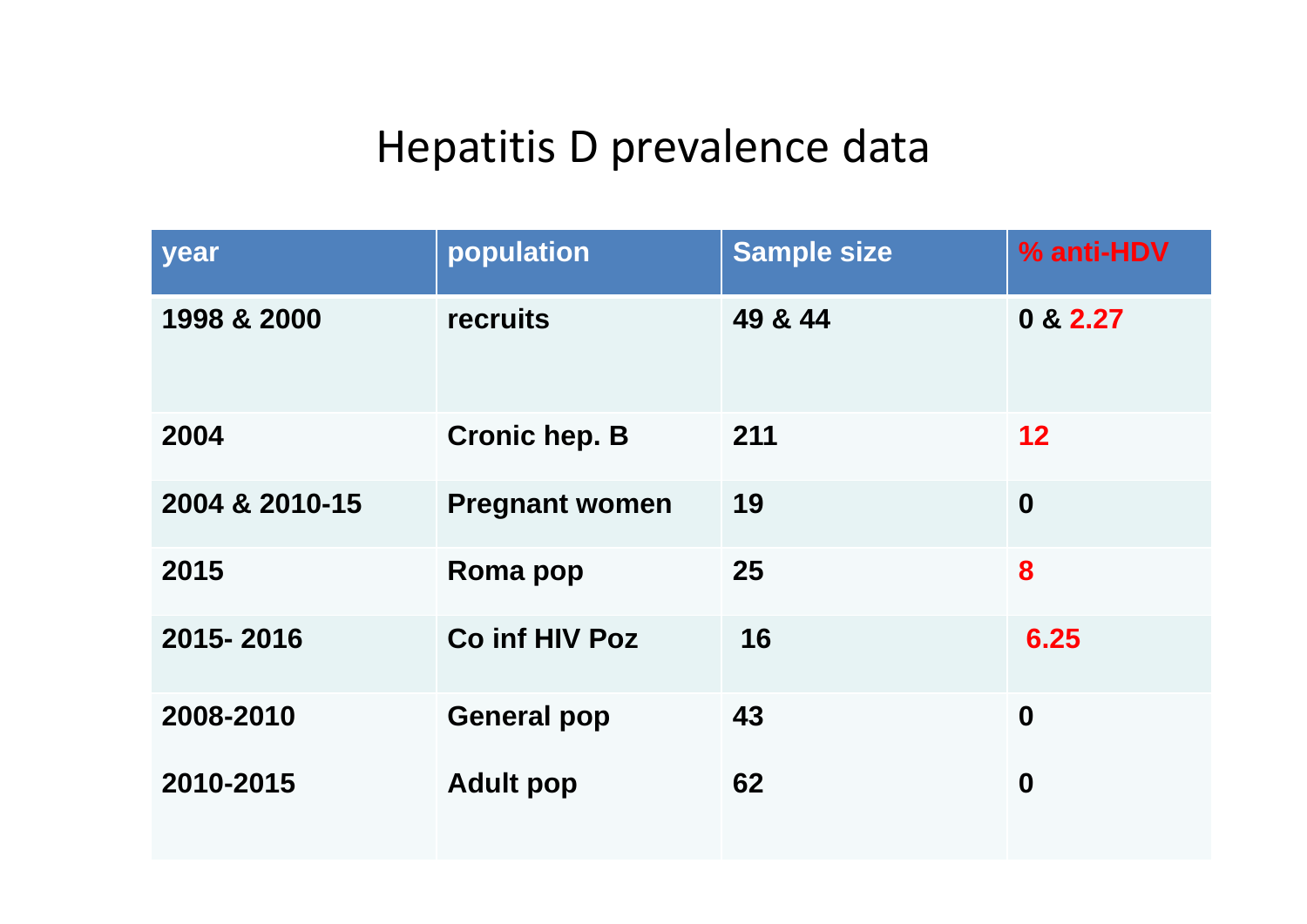## **Conclusions**

- Increased of incidence for both HBV and HCV on 2010‐2015 because of the enhanced of surveillance system
- The higher positivity is among age active groups
- $\bullet$  Dentist intervention and unprotected sex remain the two most risky behavior for both HBV and HCV
- Viral hepatitis B remains to be very common in Albanian population.
- $\bullet$ • It is very important the reduction of HBsAg prevalence in general population (18% to 7.2%) .
- The prevalence of HCV is low in general population, but is higher in high risk group of population. More frequent is genotype 1, subtype 1b .